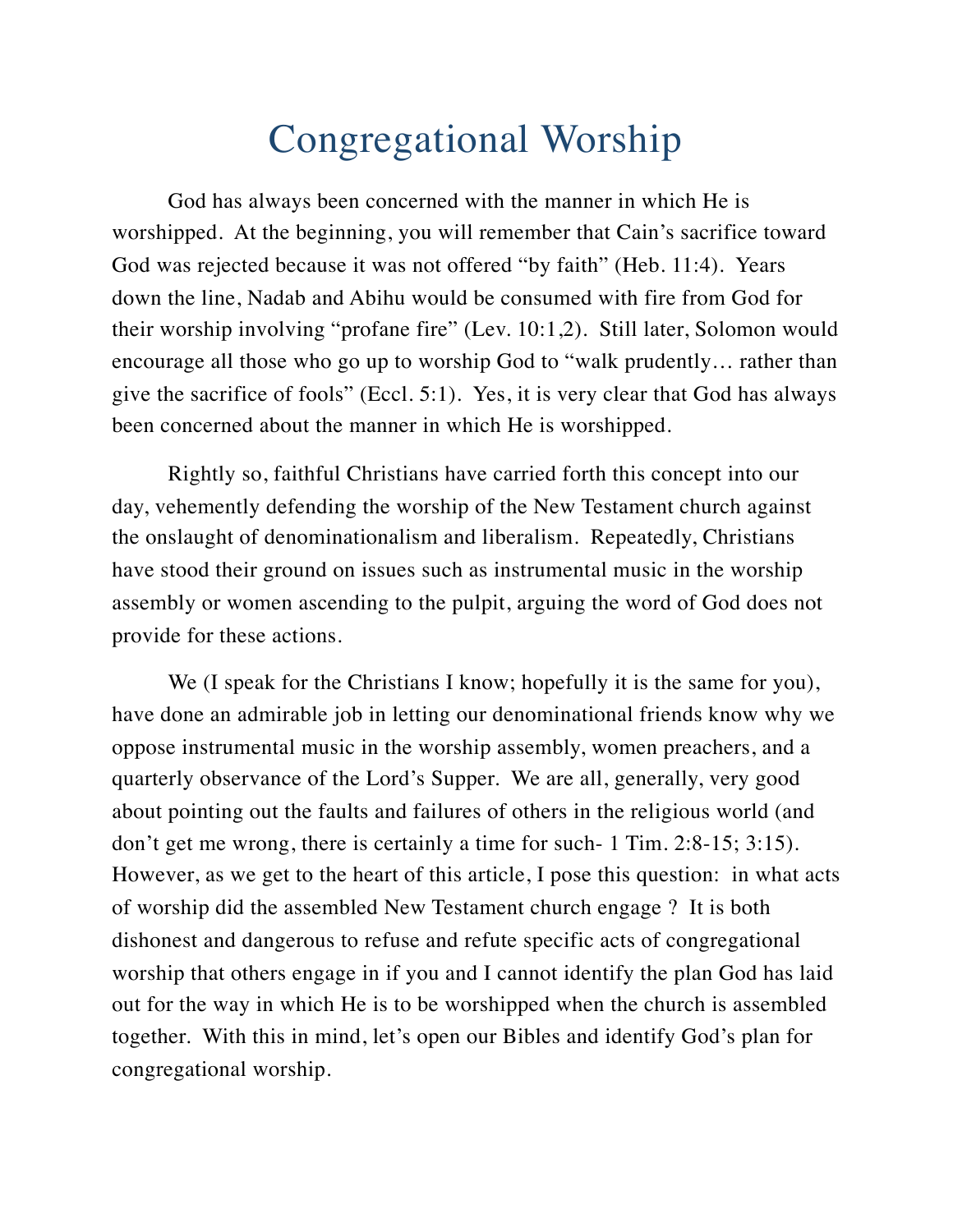Perhaps there is no better place to turn in our New Testaments to understand God's plan for congregational worship than to an epistle written to correct problems with a congregation's worship. The first epistle of the Corinthians contains a great deal of information on the worship of the New Testament church; we will be focusing our attention primarily on this text. The epistle of 1 Corinthians lays out five activities which are to take place when the church comes together to worship: observance of the Lord's Supper, a study (hearing/declaration) of God's message, prayer, singing, and a contribution of funds by individuals.

#### **The Lord's Supper**

The observance of the Lord's Supper is a practice which the Corinthians were, simply, ruining. Beginning in chapter 11, Paul rebukes the Corinthians for their conduct relating to the Lord's Supper. The divisions which had been mentioned early on in the epistle were manifesting themselves in the assembly and had a direct bearing on the observance of the Lord's Supper. In Corinth, members of the church were perverting this act of worship into a common meal (11:18-22). As Paul writes to correct their perversions of this memorial, he includes information on the design and meaning of the Supper. With regard to the elements used in the Lord's Supper, Paul mentions two: bread and drink. While Paul was not present at the institution of the Lord's supper, the event was revealed to Him by the Lord. It is to the instituting of the Lord's Supper that Paul makes reference here, and that reference clears up a bit more regarding the bread and drink for us. The bread, according to Mt. 26:17-30, would have been unleavened bread; the drink, specifically looking at Mt. 26:29, was the juice from the fruit of the vine. Paul's reference to what is recorded in Matthew 26 reveals to us the elements which are to be used in the Lord's Supper: unleavened bread and fruit of the vine. Just as God gave Cain and Abel commands which were not to be disregarded, neither can we disregard the instructions of the Lord through Paul on the elements of the Lord's Supper. As to the meaning of the Supper, Paul records that the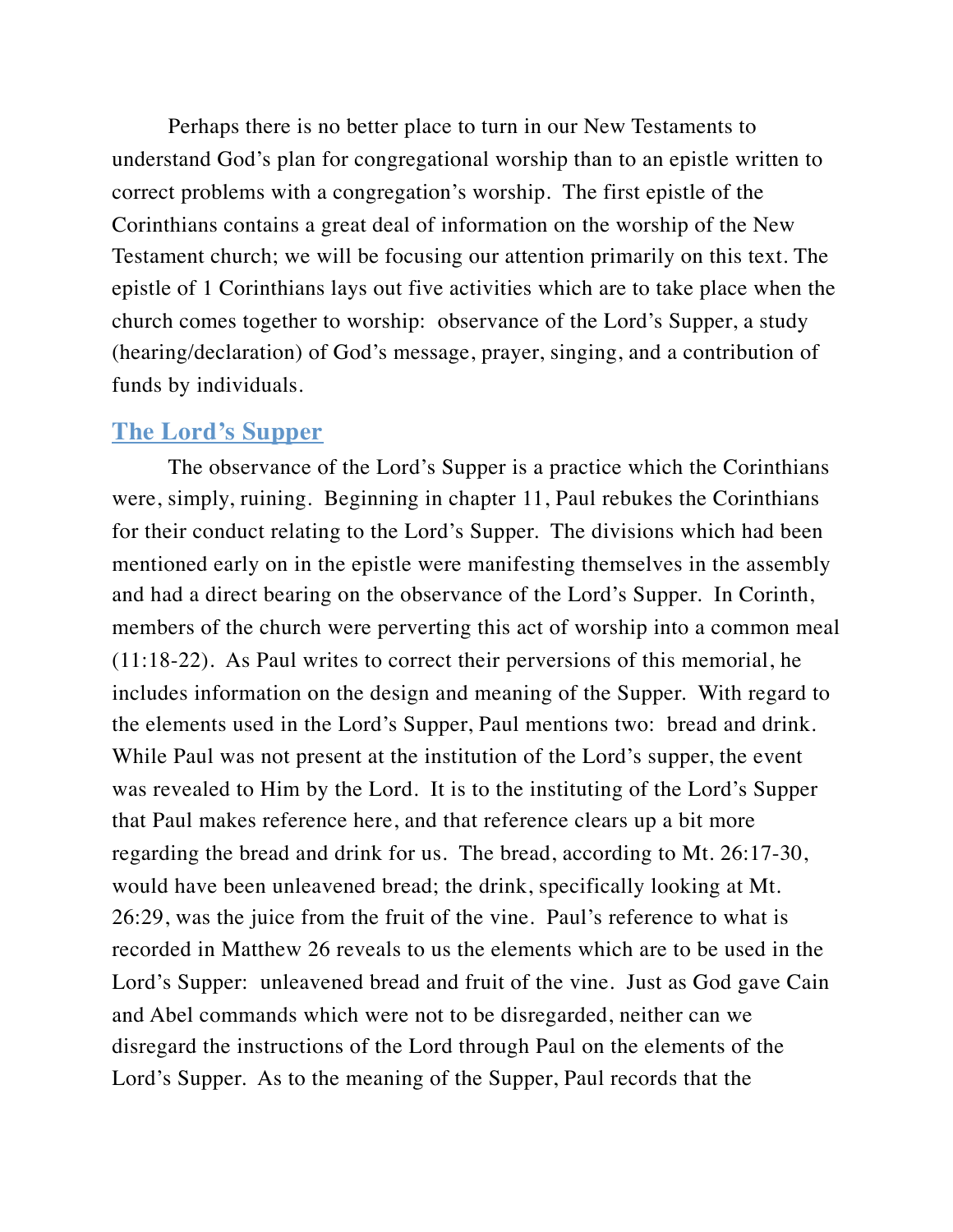observance of the Lord's Supper was a " [proclamation of] the Lord's death till He comes" (1 Cor. 11:26). With all of this in mind, notice what Paul says in 1 Cor. 11:18-20. The Lord's Supper, according to Paul, is to be observed as part of the assembly. Again, he makes a similar statement in 11:33, warning against the divisions which plagued Corinth. Eating and drinking can occur at restaurants and houses, as Paul mention in 11:20-22, but the observance of the Lord's Supper is divinely limited to the local assembly.

### **Declaring and Hearing God's Will**

A second activity which is to occur when the local church is assembled is the declaration of God's will with the goal of edification and exhortation. Paul takes up a consideration of how the Corinthians were fairing in this aspect of public worship in chapter 14. Admittedly, there are some limitations to the specifics of the situation under view in Corinth, but those limitations do not change the principle. Those limitations will be discussed later in this article. Apparently the Corinthians had been involved in arguments over the superiority of certain spiritual gifts, gifts which were most certainly being exercised within the assembled church (14:5). Paul writes, not to discourage the usage of such spiritual gifts (1 Thess. 5:19), but rather to give an order and structure to them so that "the church may receive edification" (1 Cor. 14:5). Prophesying and speaking in tongues were both miraculous spiritual gifts employed to reveal the will of God to men (Acts 2:1-15; 2 Pet. 1:21). The tongue-speaking and prophecies were used, in the Corinthian assembly, for the same purpose (1 Cor. 14:12,22). How does this relate to us? Since Paul placed these activities in the framework of the assembly (14:12), gave them their purpose (14:3-5), and then urged the Corinthians to recognize that what he was revealing was the Lord's commandment (14:37), we thus recognize the declaration and hearing of God's will within the assembly as an authorized activity of congregational worship.

## **Praying**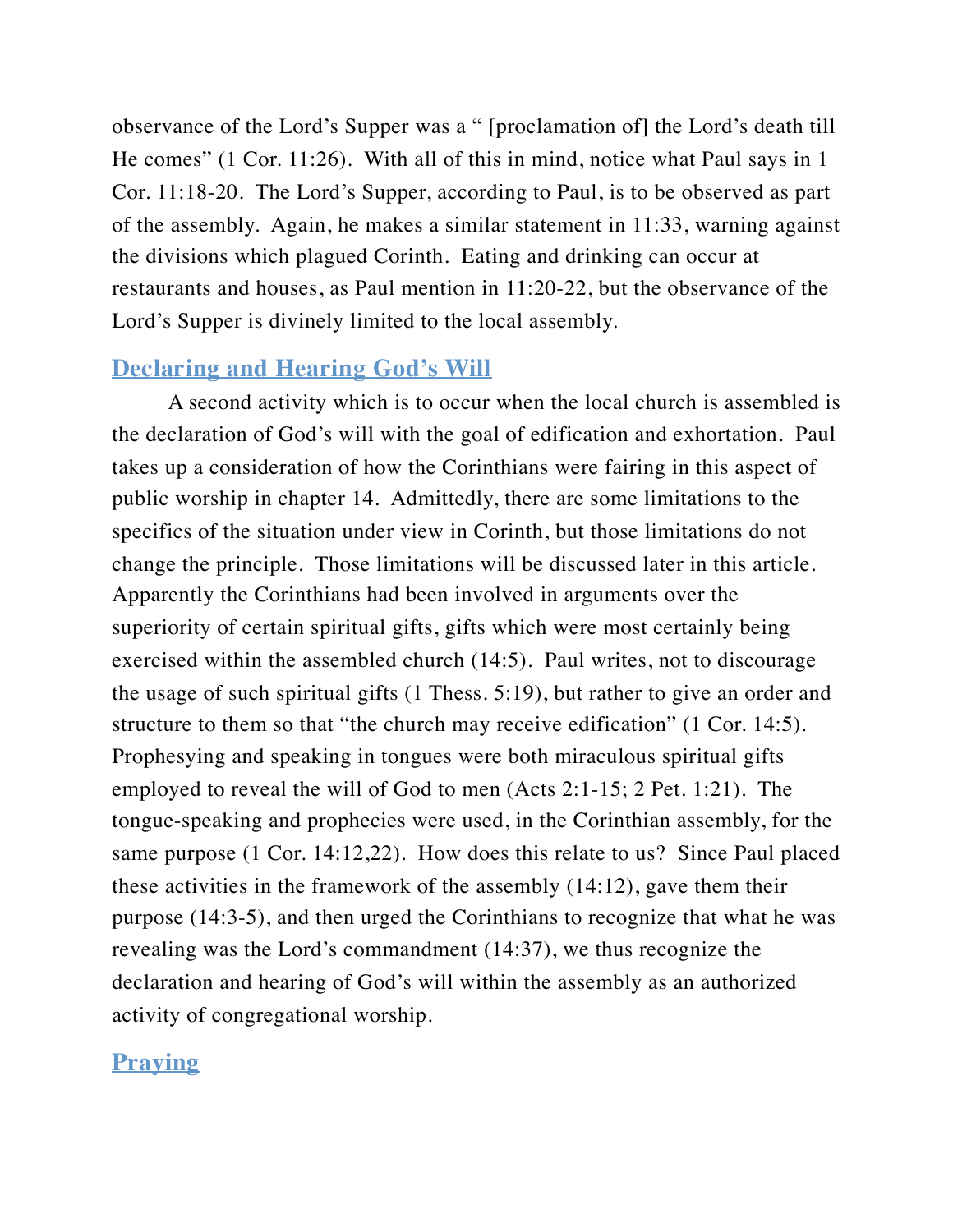Next, Paul reveals that public prayer was an activity present within the worship of the New Testament church. Still in the framework of the assembled church (14:12), Paul mentions one of his conclusions is that prayer should be undertaken with "the spirit and… with the understanding" (14:15). The prayers were to be given in an understandable way, so that the others who were assembled could say, "Amen" (14:16). Prayer is another activity which Paul, under divine inspiration, put into the setting of the local assembly; thus, we should practice the same.

#### **Singing**

Fourth, in the same passage, Paul mentions another activity which is to occupy a place in public worship: singing. Much like prayer, singing is to be done "with the spirit and… with the understanding." A point to be taken from this passage is that Paul mentions only singing. As Nadab and Abihu were to use no other fire than what the Lord specified, we as Christians should use no other means of worship that what the Lord has specified. If He has specified singing, we are under no more authority to pull in a piano or carry up a guitar as Nadab and Abihu were to gather fire from any other place. We must understand that, just as much as the Lord's Supper is an act of worship which cannot be disregarded, the same can be said for singing. Assembled Christians who refuse to sing  $(14:12-15)$  violate the principle laid down by the Holy Spirit through Paul in this passage.

#### **The Contribution**

Finally, at the end of the first epistle to the Corinthians, Paul enjoins upon the New Testament church one final act of congregational worship- an individual contribution into a common of treasury (16:1,2). Christians are, as an act of public worship, to contribute of their means. How do we know this was an activity to take place in the assembly? It was a command to churches (16:1). It was to take place upon the first day of the week (16:2; cf. Acts 20:7. Also, it was done in some sort of a public setting, to fulfill the command of Paul that "there be no collections when I come" (16:2b). Is there anything that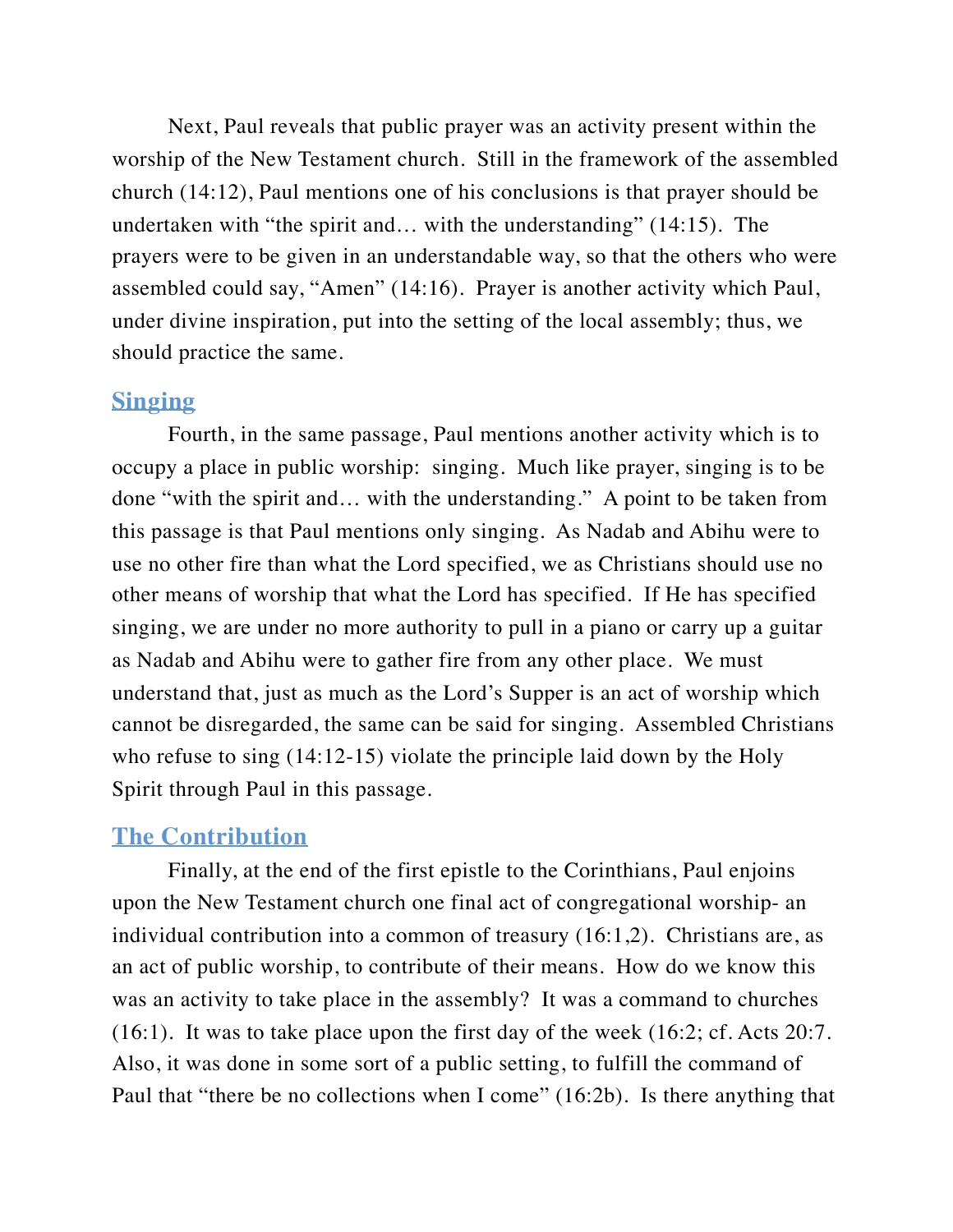the church does upon the first day of the week in a public setting? Acts 20:7 tells us it is the day upon which Christians had a habit of coming together. A contribution from one's means upon the first day of the week is an act of worship, enjoined upon the individual, which is to take place in the public assembly.

## **Limitations**

No study on this topic would be complete without taking a moment to recognize what, if any, limitations the Lord has placed upon these acts of worship taking place in the assembly. Both the collection and the Lord's Supper are limited with regard to the day of the week (Acts 20:7; 1 Cor. 16:2). Also, Paul reveals a limitation with regard to leadership roles. Women, by Divine decree, are not permitted to hold leading roles when the church is assembled together (14:34; cf. 1 Tim. 2:11,12).

As mentioned earlier, there are some limitations to what Paul was talking about in 1 Cor. 14 regarding the declaration of God's will. While miraculous spiritual gifts such as prophecy and tongue-speaking were alive and well in the timeframe of 1 Corinthians, Paul mentioned in chapter 13 that a time was coming when all miraculous spiritual gifts would come to an end. The time when they would end, Paul revealed by inspiration, would be when "that which is perfect is come" (13:10). The coming of the complete revelation of God to man would see all miraculous spiritual gifts come to an end. Thus, miraculous spiritual gifts such as tongue-speaking and prophecy should not (cannot) occupy a place in our assemblies today. However, both miraculous gifts were used to put forth the will of God to man; such is accomplished today, not with miraculous gifts, but by a fair study of "the faith, which was once for all delivered" (Jude 3).

## **Conclusion**